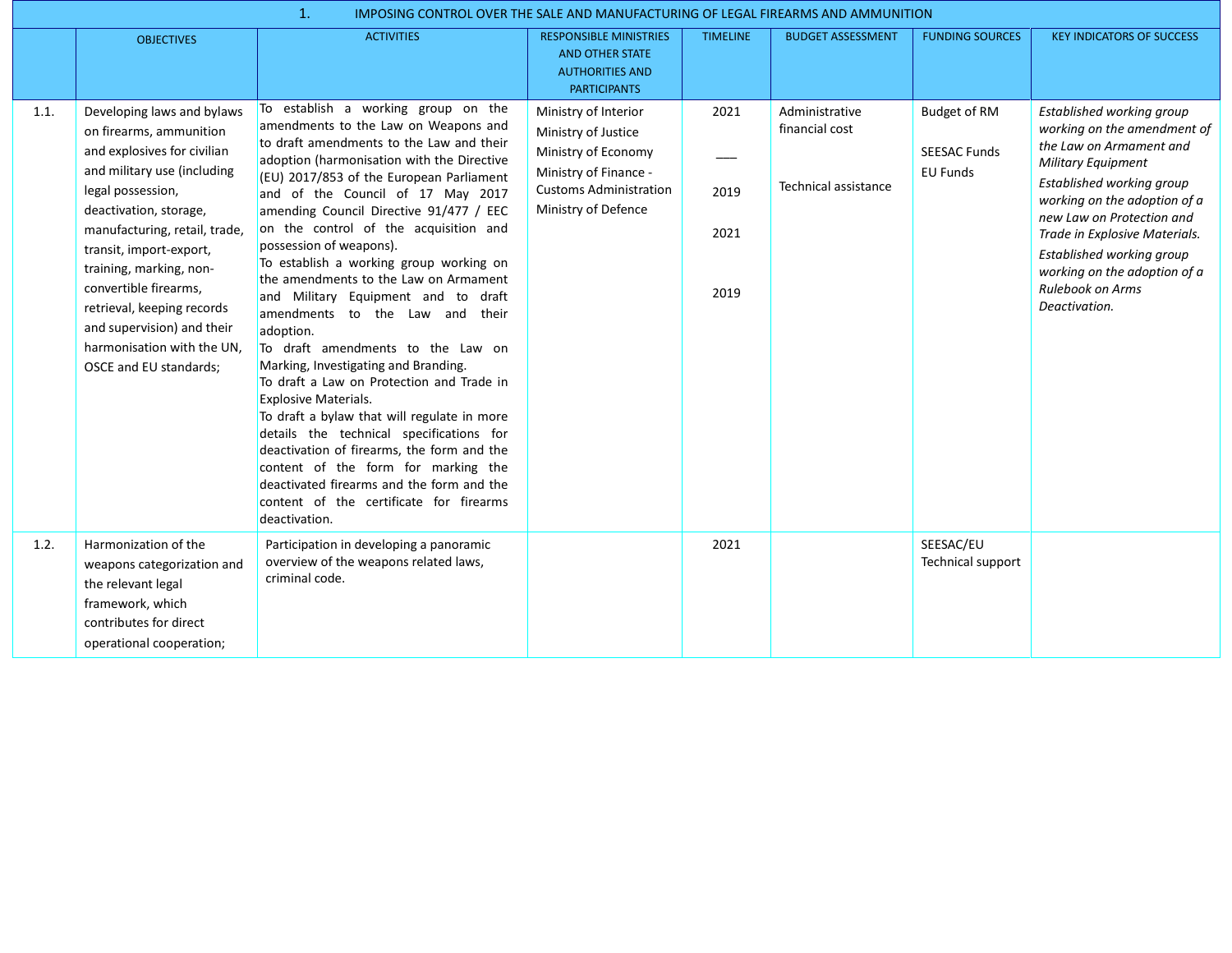| 1.3. | National control over trade<br>and manufacturing of small<br>arms and light weapons and<br>explosives for civilian use;                                                                                   | Rulebook on internal control of legal entities<br>that deal with manufacturing of weapons<br>and ammunition                                                                                                                                                                                                                                                                                                                                                                                                                                                                                                                                                                                                                                                                                                                                                                                                                                                                                                                                                                                                                                 | legal entities                                                                                                                                                                                                 | 2019      | Legal entities<br>budget                           |  |
|------|-----------------------------------------------------------------------------------------------------------------------------------------------------------------------------------------------------------|---------------------------------------------------------------------------------------------------------------------------------------------------------------------------------------------------------------------------------------------------------------------------------------------------------------------------------------------------------------------------------------------------------------------------------------------------------------------------------------------------------------------------------------------------------------------------------------------------------------------------------------------------------------------------------------------------------------------------------------------------------------------------------------------------------------------------------------------------------------------------------------------------------------------------------------------------------------------------------------------------------------------------------------------------------------------------------------------------------------------------------------------|----------------------------------------------------------------------------------------------------------------------------------------------------------------------------------------------------------------|-----------|----------------------------------------------------|--|
| 1.4. | National control of the<br>import, export and transit of<br>small arms and light<br>weapons, as well as control<br>of brokers in the trade in<br>firearms, explosives for<br>civilian use and precursors; | To undertake measures and activities for<br>connecting the border police with the<br>firearms software;<br>To carry out training for the licensing officers<br>on risk assessment, licensing and issuance<br>of end user certificates;<br>To do risk assessment of every transfer;<br>To work with the embassies' staff on issues<br>related with the verification of the delivery<br>and after the delivery;<br>To sign after-delivery verification<br>agreements with the relevant countries;<br>To do after delivery verification;<br>To carry out training on exported firearms<br>misuse risk assessment according to the<br>international standards;<br>To prepare and publish annual reports on<br>firearms exports as well as periodical<br>reports that are required with the<br>international treaties (that each country<br>should submit);<br>To identify and make tools that are<br>necessary to make the firearms export more<br>transparent;<br>To establish supervisory mechanisms for<br>control and sale of precursors and to report<br>suspicious transfers;<br>To make a feasibility study of the use of<br>precursors. | Ministry of Interior<br>Ministry of Economy<br>Ministry of Finance-<br><b>Customs Administration</b><br>Ministry of Defence<br>Ministry of Health<br>Ministry of Agriculture,<br>Forestry and Water<br>Economy | 2017-2021 | International<br>assistance<br><b>Budget of RM</b> |  |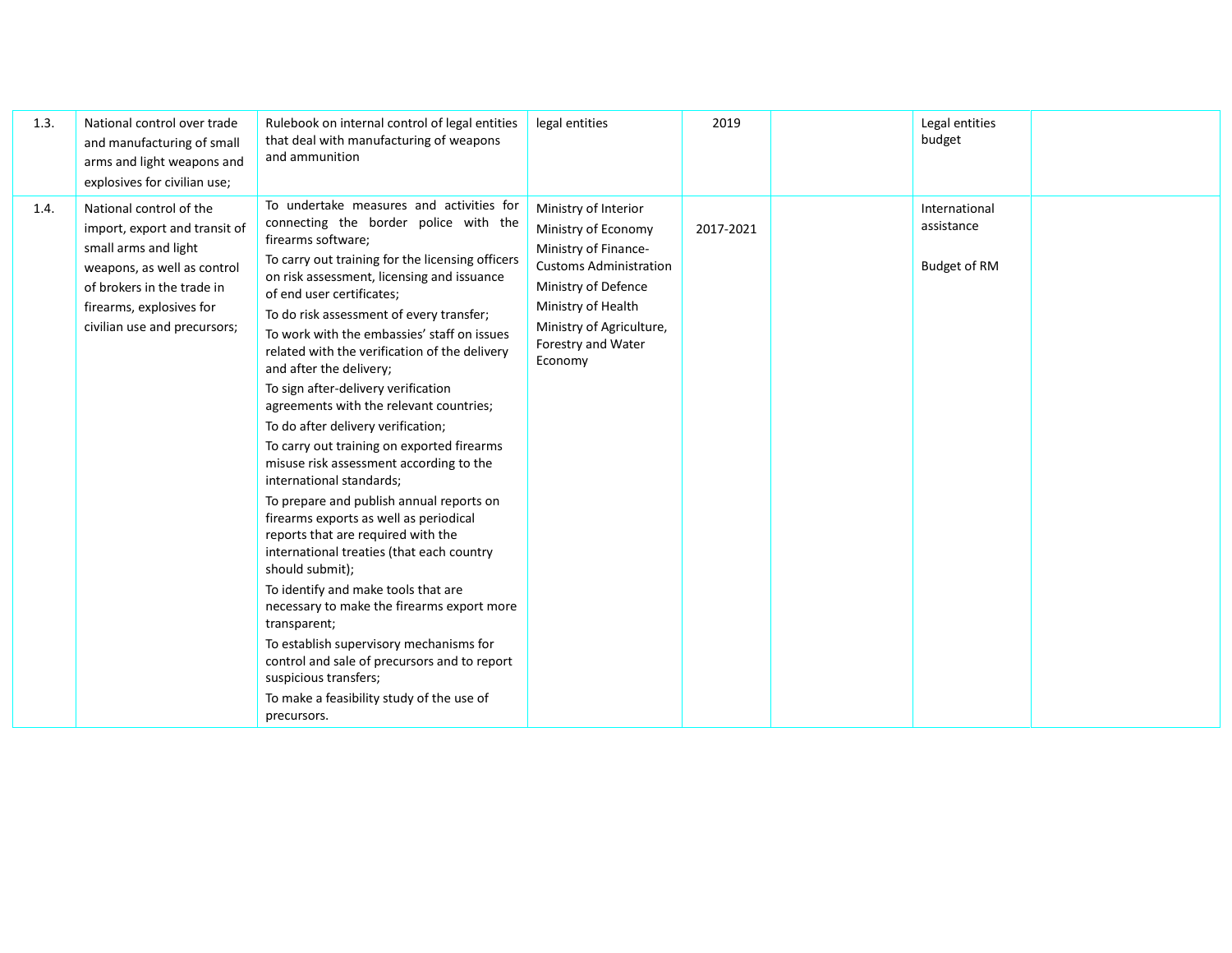| 1.5. | Improving the capacities and<br>capabilities for SALW<br>marking, retrieving and<br>record keeping;                                               | To draft and implement SOP on discovering<br>firearms, ammunition and explosives and to<br>appoint an institution as a contact point;<br>To carry out training of trainers on<br>identifying and discovering firearms and<br>ammunition;<br>To provide the necessary technology for<br>detecting ammunition (CartWinPro);<br>The police should regularly enter data on<br>lost and stolen firearms in the Interpol Illicit<br>Arms Records and Tracing Management<br>System (iARMS);<br>To assess the use of Etrace;<br>To fill in the regional tool for identification of<br>firearms, ammunition and explosives based<br>on information about all the regional and<br>international manufacturers;<br>To evaluate the marking capacities and<br>practices during production and post-<br>production;<br>To establish a technology for post-<br>production marking;<br>Training of the staff for marking;<br>Training on categorisation and establishing<br>the characteristics of firearms. | Ministry of Interior<br>Ministry of Economy                                     | 2017-2021 | International<br>assistance<br><b>Budget of RM</b><br>SEESAC/<br>EU |  |
|------|---------------------------------------------------------------------------------------------------------------------------------------------------|-----------------------------------------------------------------------------------------------------------------------------------------------------------------------------------------------------------------------------------------------------------------------------------------------------------------------------------------------------------------------------------------------------------------------------------------------------------------------------------------------------------------------------------------------------------------------------------------------------------------------------------------------------------------------------------------------------------------------------------------------------------------------------------------------------------------------------------------------------------------------------------------------------------------------------------------------------------------------------------------------|---------------------------------------------------------------------------------|-----------|---------------------------------------------------------------------|--|
| 1.6. | Full integration of gender<br>and age issues into SALW<br>control policies and ensuring<br>significant participation of<br>women in SALW control; | To carry out training about the gender<br>aspects of SALW for the members of the<br>SALW commissions and all the other<br>responsible<br>institutions<br>for<br>the<br>implementation of the SALW control<br>policies;<br>To implement the measures envisaged in<br>2018 amendments to the Law on Weapons<br>addressing the use of firearms in cases of<br>domestic violence;<br>To develop and implement preventive<br>measures in order to address the influence<br>of gender roles and dominant macho<br>attitudes in stimulating demand and misuse<br>of firearms, especially among young man.                                                                                                                                                                                                                                                                                                                                                                                            | Ministry of Labour and<br><b>Social Policy</b><br>Partnership with the<br>media | 2021      | <b>Budget of RM</b><br><b>UNDP</b><br>SEESAC<br>EU                  |  |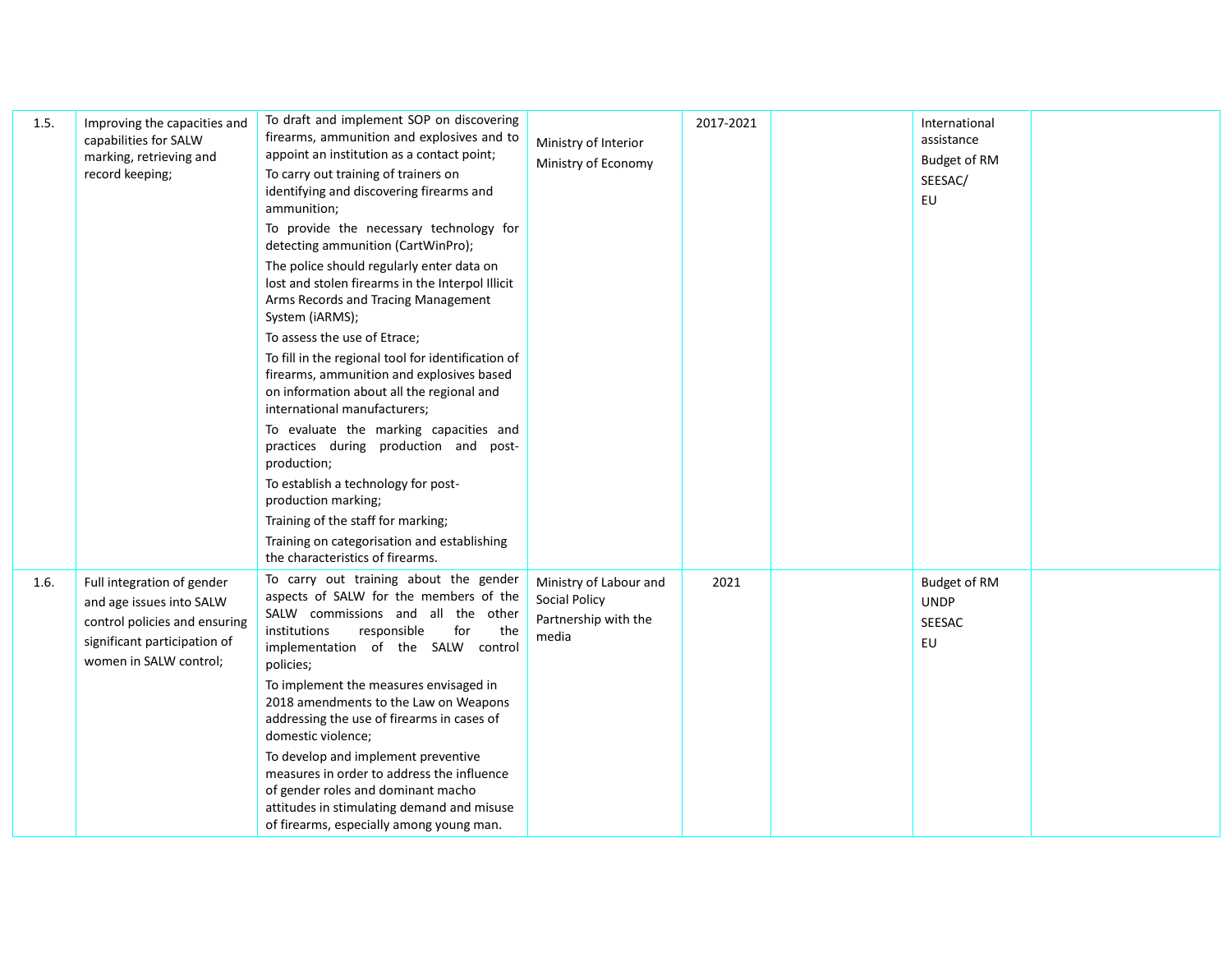| 1.7.<br>1.8. | Implementation of a new<br>software solution for<br>firearms registration and<br>issuance of firearms licenses<br>to legal entities and natural<br>persons, as well as<br>establishing a computerized<br>system for registration of<br>import, export and transit<br>licenses and an online<br>tracking system for the<br>firearms on the territory of<br>the Republic of Macedonia<br>including the firearms<br>warehouses of legal entities.<br>Informing about the | Providing IT equipment in order to put to<br>use the new software solution (60<br>computers for the Ministry of Interior, 50<br>scanners and 60 printers for making<br>firearms licenses, a server for the legal<br>entities, licenses, maintaining of the server).<br>Providing training to the border police and<br>the legal entities that are licensed for<br>trading and manufacturing of firearms, as<br>well as trainings at the civilian shooting<br>ranges.<br>Incorporating the new functionalities<br>envisaged in the 2018 amendments to the<br>Law on Weapons into the firearms software.<br>Convening<br>meetings<br>of<br>regular<br>the | Ministry of Interior<br>Ministry of Finance-<br><b>Customs Administration</b><br>Legal entities<br>authorised for firearms<br>trade<br>Ministry of Interior | 2019<br>2019<br>Every two     |                          | Budget of RM<br>International<br>assistance<br>Budget of RM | Developed software<br>Partial training of the MOI<br>staff<br>2017 Annual Report |
|--------------|-----------------------------------------------------------------------------------------------------------------------------------------------------------------------------------------------------------------------------------------------------------------------------------------------------------------------------------------------------------------------------------------------------------------------------------------------------------------------|---------------------------------------------------------------------------------------------------------------------------------------------------------------------------------------------------------------------------------------------------------------------------------------------------------------------------------------------------------------------------------------------------------------------------------------------------------------------------------------------------------------------------------------------------------------------------------------------------------------------------------------------------------|-------------------------------------------------------------------------------------------------------------------------------------------------------------|-------------------------------|--------------------------|-------------------------------------------------------------|----------------------------------------------------------------------------------|
|              | activities of the National<br>Small Arms and Light<br><b>Weapons Control</b><br>Commission / Strengthening<br>its role.                                                                                                                                                                                                                                                                                                                                               | Commission<br>Submitting<br>regular<br>to the<br>reports<br>Government of the Republic of Macedonia.<br>Updating the web site of the Ministry of<br>Interior in order to respond to the needs of<br>the National Small Arms and Light Weapons<br>Control Commission or setting up a new<br>web site (with the help by an international<br>organisation).                                                                                                                                                                                                                                                                                                | Ministry of Economy<br>Ministry of Defence<br>Ministry of Finance-<br><b>Customs Administration</b>                                                         | months<br>Once a year<br>2021 |                          | International<br>assistance                                 | submitted to the Government<br>of the Republic of Macedonia                      |
|              | 2.                                                                                                                                                                                                                                                                                                                                                                                                                                                                    | COMBATING ILLICIT ARMS TRAFFICKING AND PREVENTING ARMED INCIDENTS, PROLIFERATION, DIVERSIONS AND ILLEGAL POSSESSION                                                                                                                                                                                                                                                                                                                                                                                                                                                                                                                                     |                                                                                                                                                             |                               |                          |                                                             |                                                                                  |
|              | <b>OBJECTIVES</b>                                                                                                                                                                                                                                                                                                                                                                                                                                                     | <b>ACTIVITIES</b>                                                                                                                                                                                                                                                                                                                                                                                                                                                                                                                                                                                                                                       | <b>RESPONSIBLE MINISTRIES</b><br><b>AND OTHER STATE</b><br><b>AUTHORITIES AND</b><br><b>PARTICIPANTS</b>                                                    | <b>TIMELINE</b>               | <b>BUDGET ASSESSMENT</b> | <b>FUNDING SOURCES</b>                                      | <b>INDICATORS</b>                                                                |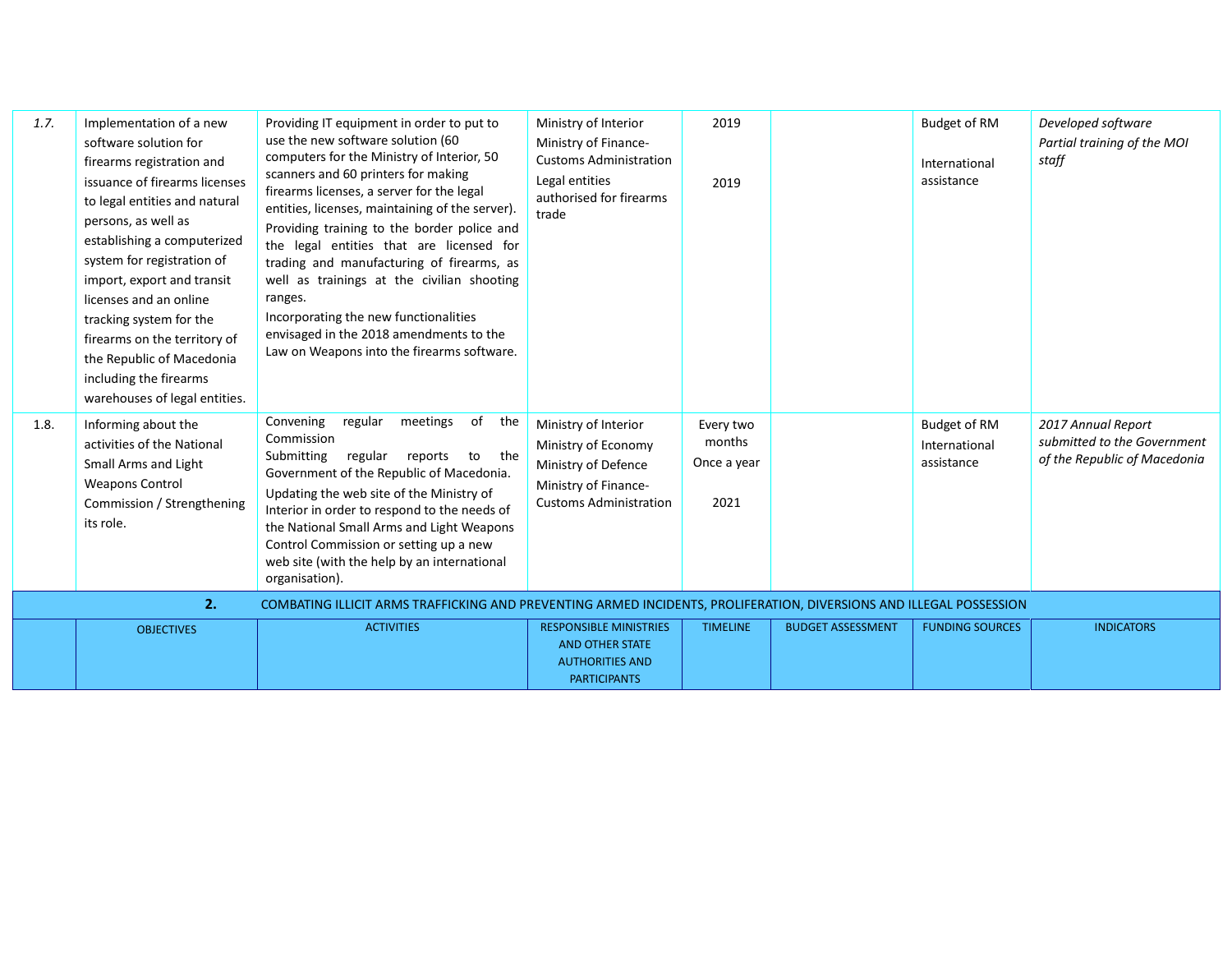| 2.1. | Monitoring and analysis of<br>firearms, ammunition and<br>explosives related crimes,<br>with data segregated by<br>gender and age; | To institutionalise the methodology for data<br>collection in all relevant institutions<br>regarding the distribution and the<br>consequences from firearms, ammunition<br>and explosives, with the data segregated by<br>sex and age.<br>To carry out a training on data collection and<br>dissemination regarding the consequences.<br>To carry out training on gender segregated<br>statistics and gender sensitive data<br>collection.                                        | Ministry of Interior<br>Ministry of Defence<br>Ministry of Economy<br>Ministry of Justice<br>Ministry of Finance $-$<br><b>Customs Administration</b><br><b>Basic Public</b><br>Prosecutor's Office<br>Ministry of Health<br>Academy of Judges and<br><b>Public Prosecutors</b><br>Ministry of Labour and<br>Social Policy | 2021<br>2021<br>2021         | Budget of RM |  |
|------|------------------------------------------------------------------------------------------------------------------------------------|-----------------------------------------------------------------------------------------------------------------------------------------------------------------------------------------------------------------------------------------------------------------------------------------------------------------------------------------------------------------------------------------------------------------------------------------------------------------------------------|----------------------------------------------------------------------------------------------------------------------------------------------------------------------------------------------------------------------------------------------------------------------------------------------------------------------------|------------------------------|--------------|--|
| 2.2. | Advancing the national<br>analytical capacities and<br>institutionalizing the<br>firearms data analysis;                           | To carry out training on criminal analysis and<br>analysis of crimes committed with firearms.<br>To do a criminal analysis and analysis of<br>crimes committed with firearms.<br>To carry out training on gender analysis of<br>data on firearms and crimes committed with<br>firearms.<br>To do periodical risk analysis and threat<br>assessment.<br>To do analysis of the needs of analysts and<br>to increase their number in compliance with<br>the international standards. | Ministry of Interior<br>Ministry of Justice<br>Ministry of Finance -<br><b>Customs Administration</b><br><b>Basic Public</b><br>Prosecutor's Office<br>Academy of Judges and<br><b>Public Prosecutors</b>                                                                                                                  | 2021<br>2021<br>2021<br>2021 | Budget of RM |  |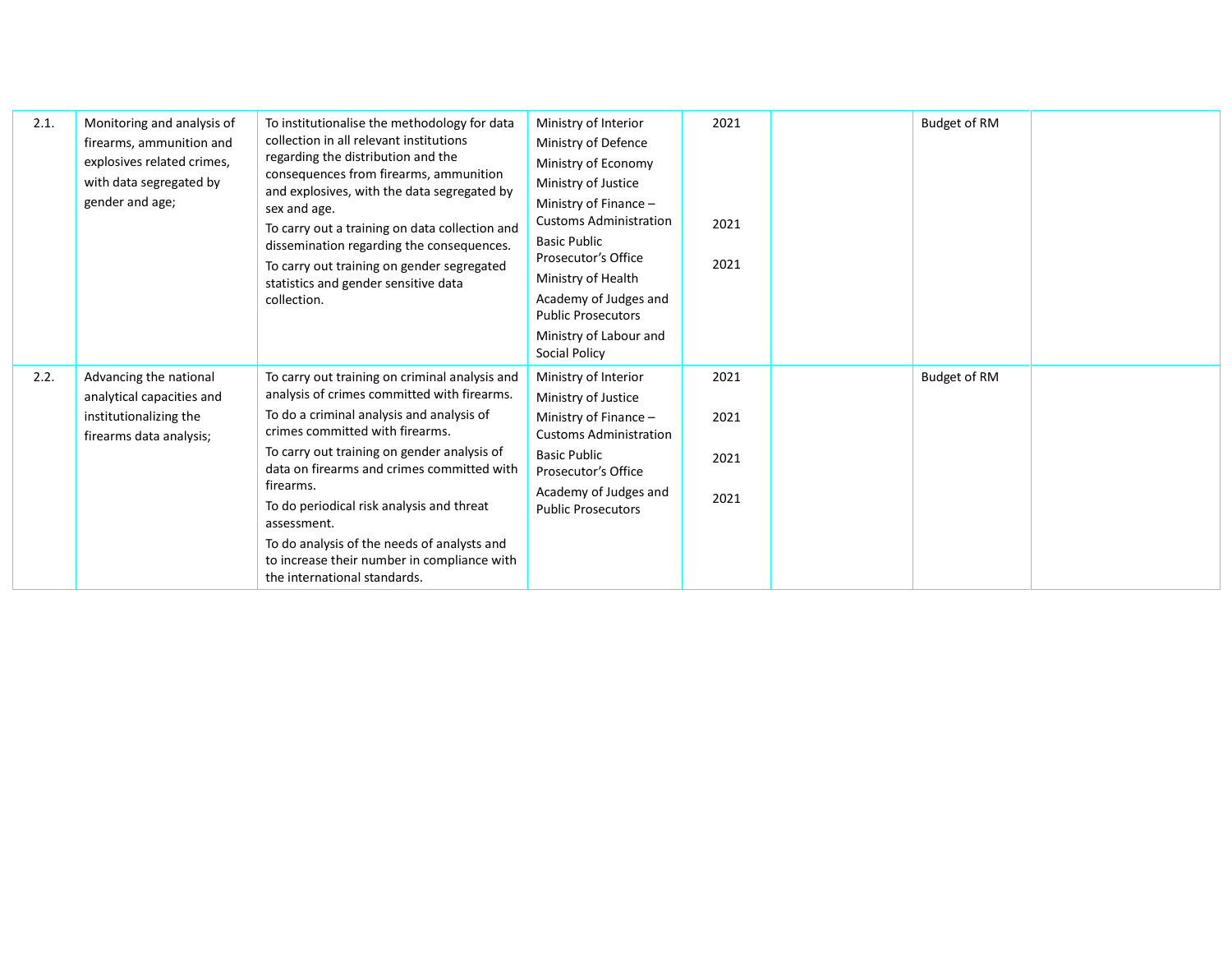| 2.3. | Institutionalizing systematic<br>collection of criminal justice<br>data by law enforcement<br>authorities (police and<br>customs administration,<br>prosecutor's office, courts<br>and penitentiary-<br>correctional institutions) /<br>Establishing a system for<br>collecting data in all relevant<br>institutions regarding the<br>consequences from the use<br>of firearms | To create inter-institutional working group<br>(consisting of police, customs, Public<br>Prosecutor's Office, courts, penitentiary-<br>correctional institutions) for establishing<br>records keeping.<br>To agree on the common methodology for<br>data collection and<br>appointing the<br>institution responsible for the collection.<br>To establish records keeping of firearms<br>related data;<br>To submit periodical reports on the records<br>to the national institutions and upon<br>request to the international organisations; | Ministry of Interior<br>Ministry of Justice<br>Ministry of Finance -<br><b>Customs Administration</b><br><b>Public Prosecutor's</b><br>Office of the Republic of<br>Macedonia<br>Judicial Council of the<br>Republic of Macedonia<br>Supreme Court of the<br>Republic of Macedonia | 2021<br>2021<br>2021<br>2021 | Budget of RM<br>International<br>assistance |  |
|------|--------------------------------------------------------------------------------------------------------------------------------------------------------------------------------------------------------------------------------------------------------------------------------------------------------------------------------------------------------------------------------|----------------------------------------------------------------------------------------------------------------------------------------------------------------------------------------------------------------------------------------------------------------------------------------------------------------------------------------------------------------------------------------------------------------------------------------------------------------------------------------------------------------------------------------------|------------------------------------------------------------------------------------------------------------------------------------------------------------------------------------------------------------------------------------------------------------------------------------|------------------------------|---------------------------------------------|--|
| 2.4. | Ensuring exchange of<br>operational and strategic<br>information, data,<br>intelligence, as well as<br>evidence with Europol,<br>Frontex, Eurojust and<br>Interpol                                                                                                                                                                                                             | To develop SOP on operational and strategic<br>exchange of information;<br>To review the possibility to agree on<br>regional mandatory exchange of data for all<br>beneficiaries in the WB enabling<br>improvement of the proactive investigations<br>at national, regional and international level.<br>To implement regionally agreed procedure<br>for exchange of ballistic information.                                                                                                                                                   | Ministry of Interior<br>Ministry of Finance -<br><b>Customs Administration</b>                                                                                                                                                                                                     | 2021<br>2021                 | Budget of RM                                |  |
| 2.5. | Increasing the capacity of<br>judiciary and prosecutor's<br>office to investigate,<br>prosecute and try firearms<br>related crimes                                                                                                                                                                                                                                             | To develop and institutionalise practices and<br>procedures for firearms related crimes;<br>To analyse the case law on firearms related<br>crimes                                                                                                                                                                                                                                                                                                                                                                                            | Ministry of Justice<br>Public Prosecutor's<br>Office of RM<br>Academy of Judges and<br><b>Public Prosecutors</b><br>Supreme Court of the<br>Republic of Macedonia                                                                                                                  |                              | $Moj - AJPP$<br>International<br>assistance |  |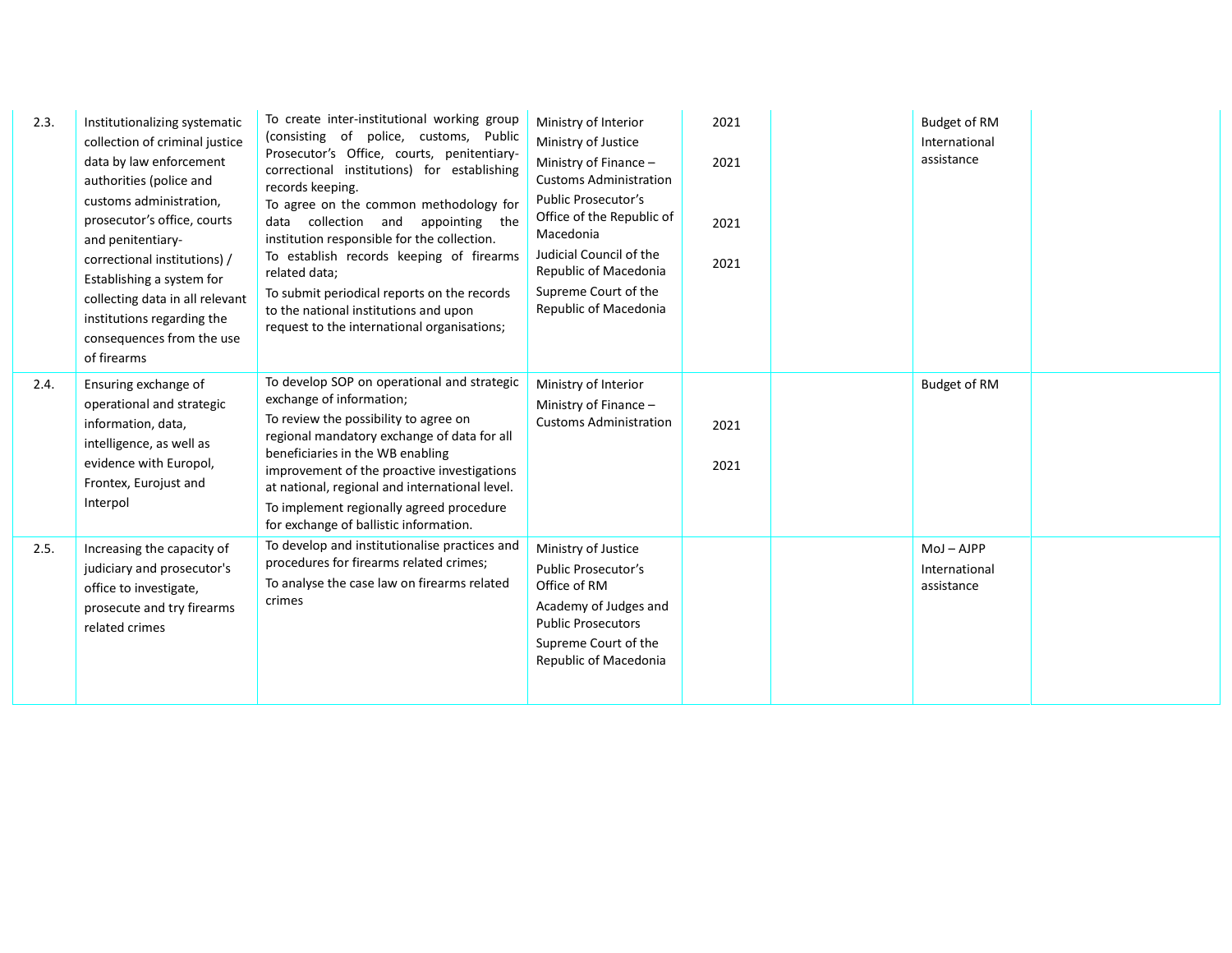| 2.6. | Reducing and discontinuing      | To prepare and implement procedures for       | Ministry of Interior          | 2017-2021 | International |  |
|------|---------------------------------|-----------------------------------------------|-------------------------------|-----------|---------------|--|
|      | the arms transfer and           | the detection, analysis, identification and   | Ministry of Finance-          |           | assistance    |  |
|      | trafficking, including internet | investigation of firearms, ammunition and     | <b>Customs Administration</b> |           |               |  |
|      | firearms related crimes -       | explosives;                                   |                               |           |               |  |
|      | dark web / Increasing the       | To carry out professional training (both      |                               |           |               |  |
|      | capacities for detection,       | introductory and advanced) on detection,      |                               |           |               |  |
|      | identification and research     | analysis, identification and investigation of |                               |           |               |  |
|      | in order to prevent             | firearms, ammunition and explosives for the   |                               |           |               |  |
|      | trafficking in firearms,        | law enforcement authorities (border police,   |                               |           |               |  |
|      | ammunition and explosives       | forensics,<br>police<br>and<br>customs        |                               |           |               |  |
|      |                                 | administration);                              |                               |           |               |  |
|      |                                 | Procurement of equipment necessary for        |                               |           |               |  |
|      |                                 | detection, analysis, identification and       |                               |           |               |  |
|      |                                 | investigation of firearms, ammunition and     |                               |           |               |  |
|      |                                 | explosives (green border and border           |                               |           |               |  |
|      |                                 | crossing) based on the analysis of the forces |                               |           |               |  |
|      |                                 | in the field and assessment of their needs in |                               |           |               |  |
|      |                                 | respect to equipment;                         |                               |           |               |  |
|      |                                 | To conduct training of police and customs     |                               |           |               |  |
|      |                                 | officers for monitoring the dark web          |                               |           |               |  |
|      |                                 | I arms Tracing - tracking weapons in the      |                               |           |               |  |
|      |                                 | fight against illicit arms trafficking        |                               |           |               |  |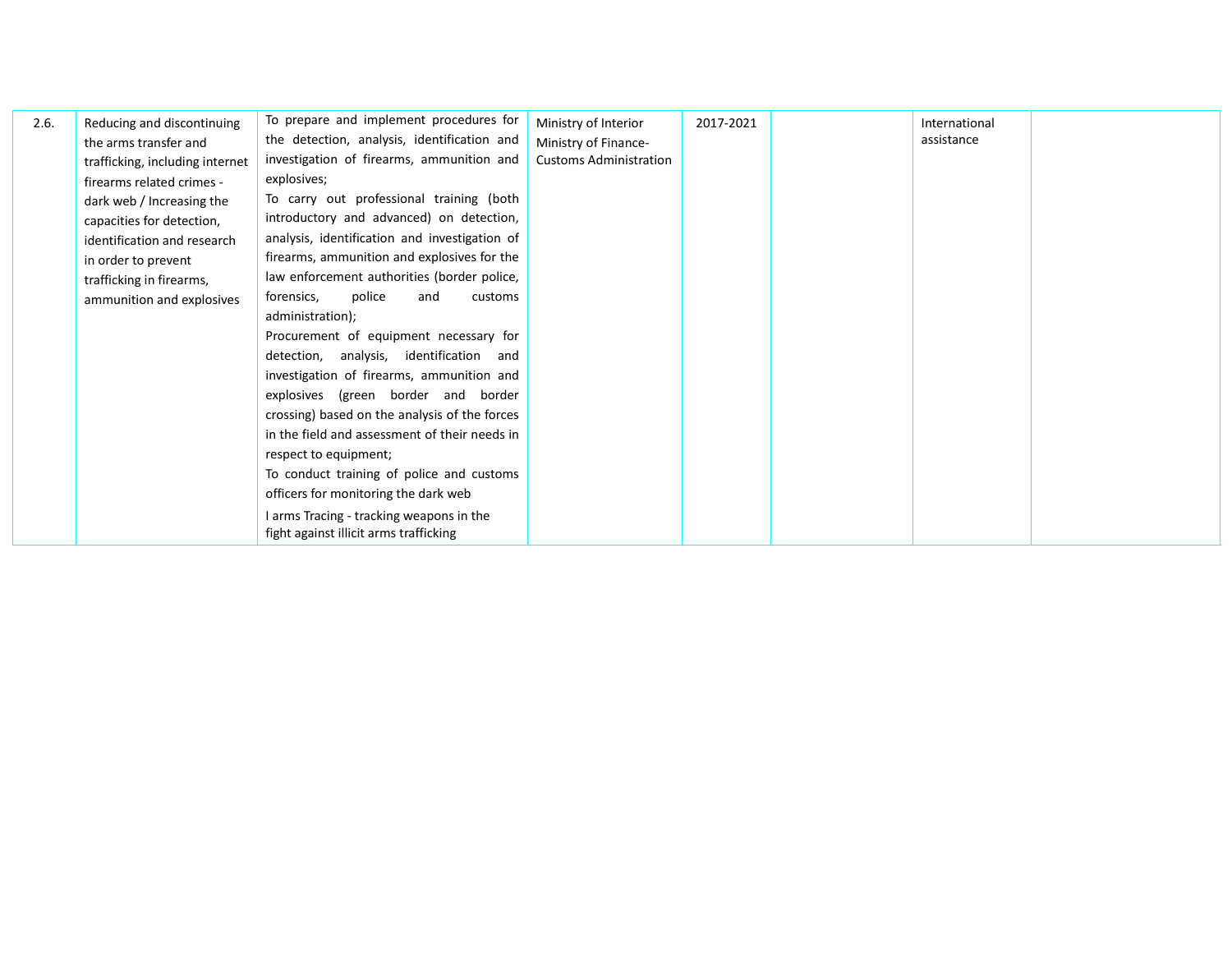| 2.7. | Significant increase in the<br>number of seized pieces of<br>firearms, ammunition and<br>explosives / Enhanced<br>capacities for police work<br>based on intelligence<br>regarding the illegal<br>possession of firearms /<br>SALW | To collect information regarding illegal<br>possession by open source analysis, use of<br>informants and other regular channels for<br>acquiring information;<br>To carry out targeted operations based on<br>developed profiles of problems related to<br>illegal possession of firearms,<br>the<br>ammunition and explosives;<br>To develop and institutionalize procedures<br>for identifying, risk profiling, detecting,<br>information sharing and reporting on<br>firearms, ammunition and explosives as well<br>as appropriate training programmes;<br>To conduct training for the detection of<br>firearms, ammunition and explosives for the<br>traffic police and the police officers<br>investigating crimes;<br>To set up a canine unit capabilities and to<br>provide the necessary detection equipment<br>in accordance with the identified needs; | Ministry of Interior<br>Ministry of Finance-<br><b>Customs Administration</b>                                                                                                                                                | 2021 | <b>Budget of RM</b><br>International<br>assistance  |  |
|------|------------------------------------------------------------------------------------------------------------------------------------------------------------------------------------------------------------------------------------|------------------------------------------------------------------------------------------------------------------------------------------------------------------------------------------------------------------------------------------------------------------------------------------------------------------------------------------------------------------------------------------------------------------------------------------------------------------------------------------------------------------------------------------------------------------------------------------------------------------------------------------------------------------------------------------------------------------------------------------------------------------------------------------------------------------------------------------------------------------|------------------------------------------------------------------------------------------------------------------------------------------------------------------------------------------------------------------------------|------|-----------------------------------------------------|--|
| 2.8. | Destruction of recovered,<br>seized and confiscated<br>weapons, ammunition and<br>explosives / Systematic and<br>public destruction of all<br>confiscated firearms,<br>ammunition and explosives                                   | To develop SOPs for firearms destruction in<br>compliance with the international standards<br>including ballistic examination, retrieving<br>and keeping records;<br>To develop an operational plan for<br>destruction activities, including a media kit;<br>Periodically<br>and publicly to destroy<br>confiscated firearms, ammunition and<br>explosives<br>at licensed<br>locations in<br>accordance with the adopted SOPs;<br>To conduct an environmental assessment of<br>sites where destruction is performed.                                                                                                                                                                                                                                                                                                                                             | Agency for<br>Management of Seized<br>Property<br>Ministry of Interior<br><b>Protection and Rescue</b><br>Directorate<br>Ministry of Defence<br>Ministry of Finance-<br><b>Customs Administration</b><br>Ministry of Justice | 2021 | <b>Budget of RM</b><br>SEESAC and other<br>partners |  |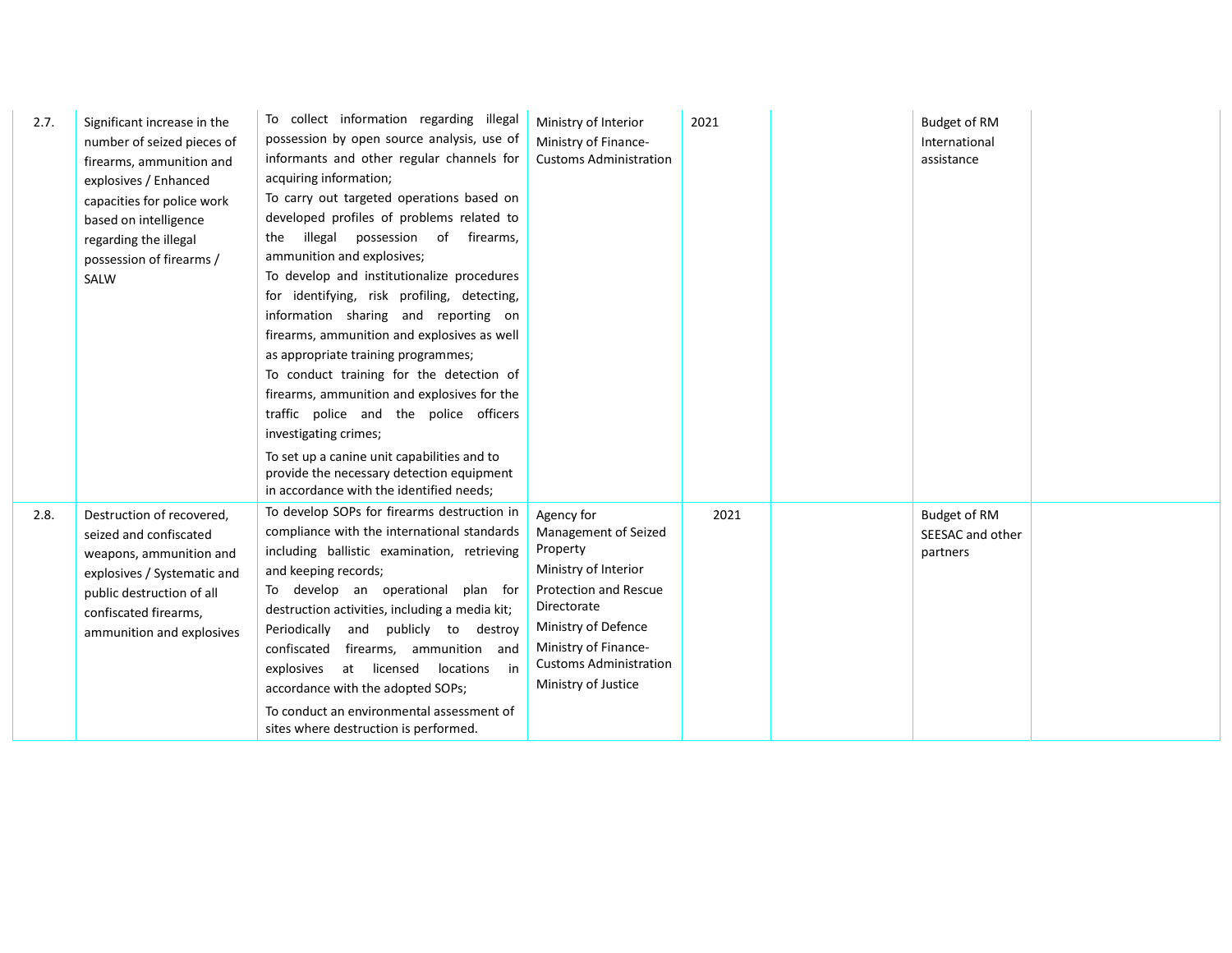| 2.9.  | Improving the manner of<br>stock management, reducing<br>surpluses and destroying<br>them in an environmentally<br>harmless manner, in<br>accordance with IATG and /<br>or other international<br>standards | To make regular calculations of surpluses of<br>firearms, ammunition and explosives;<br>To develop SOPs based on international<br>standards<br>for<br>demilitarization<br>and<br>destruction;<br>To conduct periodic destruction / disposal of<br>firearms, ammunition and explosives at<br>licensed sites for demilitarisation and<br>disposal in accordance with the adopted<br>SOPs;<br>To conduct an environmental assessment of<br>sites where destruction is performed;<br>To conduct training in handling weapons in<br>warehouses;<br>To cut down on the number of warehouses,<br>and upgrade some of the existing<br>warehouses;<br>To analyse the state of our repositories;<br>Software, central database equipment for<br>the weapons in the warehouses -<br>warehouses for weapons, ammunition and<br>explosives. | Ministry of Interior<br>Ministry of Defence<br>Ministry of Justice<br>Ministry of Agriculture,<br>Forestry and Water<br>Economy | 2017-2021 | International<br>assistance                        |                                                                                                    |
|-------|-------------------------------------------------------------------------------------------------------------------------------------------------------------------------------------------------------------|--------------------------------------------------------------------------------------------------------------------------------------------------------------------------------------------------------------------------------------------------------------------------------------------------------------------------------------------------------------------------------------------------------------------------------------------------------------------------------------------------------------------------------------------------------------------------------------------------------------------------------------------------------------------------------------------------------------------------------------------------------------------------------------------------------------------------------|---------------------------------------------------------------------------------------------------------------------------------|-----------|----------------------------------------------------|----------------------------------------------------------------------------------------------------|
| 2.10. | Establishing a national focal<br>point for exchange of<br>operational information<br>about firearms in<br>accordance with the<br>European Union Action Plan                                                 | <b>IBASE and IBRIDGE licenses</b><br>Training in analytics                                                                                                                                                                                                                                                                                                                                                                                                                                                                                                                                                                                                                                                                                                                                                                     | Ministry of Interior                                                                                                            | 2021      | <b>Budget of RM</b><br>SEESAC                      | Established 4 national<br>operational contact points                                               |
| 2.11. | Conducting actions for<br>voluntary surrender and<br>collection of firearms and<br>their legalization                                                                                                       | To conduct campaigns / events on firearms<br>legalization<br>Training on campaigns for the public<br>relations department at the Ministry of the<br>Interior<br>To cooperate with IARMS and Europol<br>regarding the ownership of firearms and<br>information about firearms whether they<br>were stolen                                                                                                                                                                                                                                                                                                                                                                                                                                                                                                                       | Ministry of Interior<br>Ministry of Defence<br>Ministry of Local Self-<br>Government                                            | 2019      | <b>Budget of RM</b><br>International<br>assistance | Adopted amendments to the<br>Law on Weapons published in<br>the Official Gazette of RM<br>No.97/18 |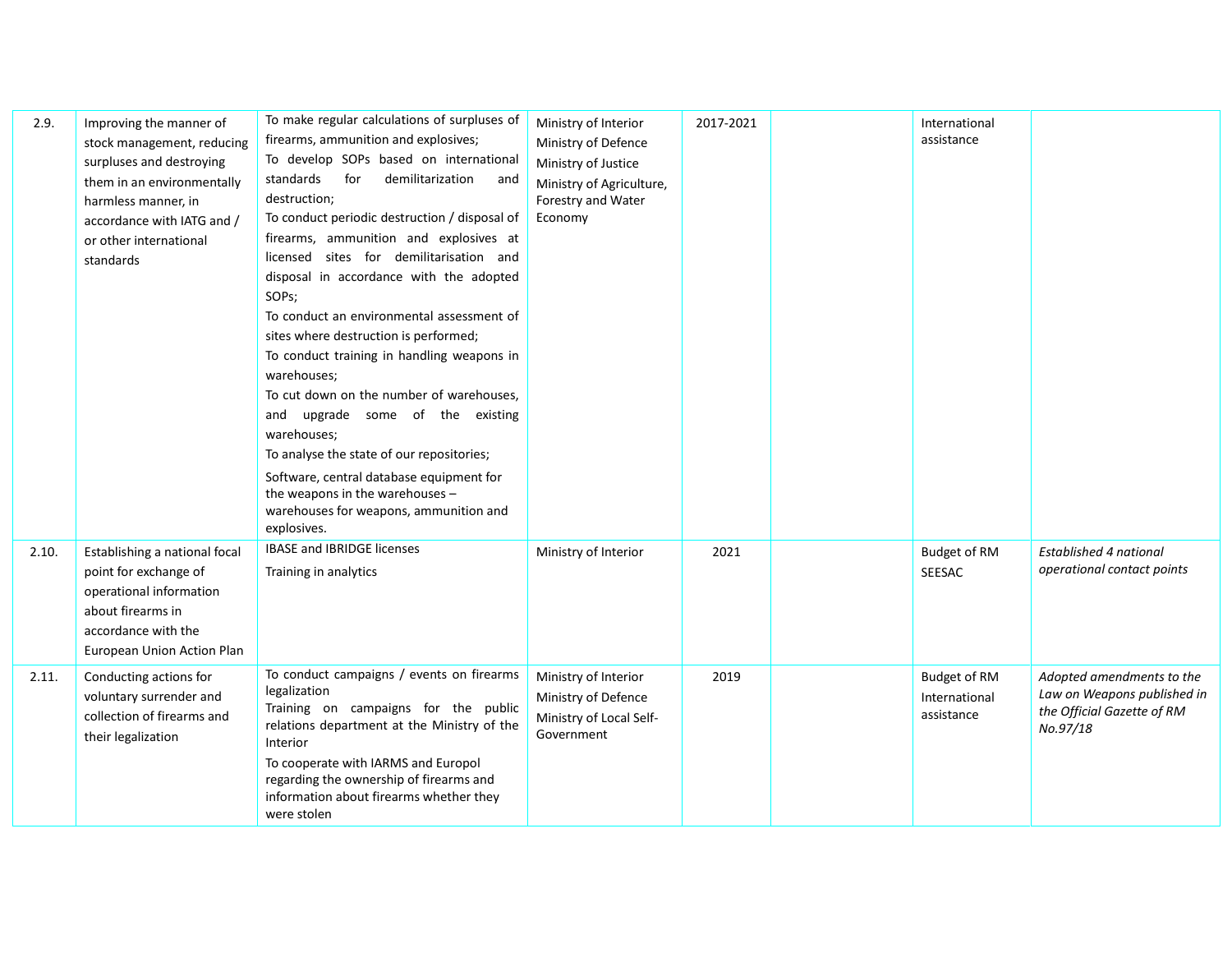| 2.12. | Awareness raising about<br>deactivation as a means of<br>legalizing firearms in order<br>to reduce the illicit<br>possession of firearms                                                                            | Awareness raising about deactivation within<br>the voluntary surrender campaigns;<br>To plan training for legal entities in the<br>Rulebook on deactivation;<br>Training for the commissions within the<br>Ministry of Interior on deactivation;<br>Expert training on deactivation and training<br>of legal entities                                                                              | Ministry of Interior<br>Ministry of Local Self-<br>Government                                                                                                                                                                                                                                                   | 2021            |                          | <b>Budget of RM</b><br>International<br>assistance<br>Legal entities |                   |
|-------|---------------------------------------------------------------------------------------------------------------------------------------------------------------------------------------------------------------------|----------------------------------------------------------------------------------------------------------------------------------------------------------------------------------------------------------------------------------------------------------------------------------------------------------------------------------------------------------------------------------------------------|-----------------------------------------------------------------------------------------------------------------------------------------------------------------------------------------------------------------------------------------------------------------------------------------------------------------|-----------------|--------------------------|----------------------------------------------------------------------|-------------------|
| 2.13. | Increasing the administrative<br>capacities and guided<br>activities for full re-<br>registration within the<br>prescribed time, as well as<br>addressing the appropriately<br>retrieved and inherited<br>firearms. | To provide training and assistance to the<br>administrative staff responsible for re-<br>registration of firearms;<br>To conduct awareness-raising activities<br>regarding to the re-registration of firearms.<br>To organise a campaign at both national and<br>local level;<br>To provide computer equipment, a printer<br>and printers for licences;<br>To develop weapon identification tools. | Ministry of Interior<br>Ministry of Local Self-<br>Government                                                                                                                                                                                                                                                   | 2021            |                          | <b>Budget of RM</b><br>International<br>assistance                   |                   |
| 2.14. | Coordinated data collection<br>activities in case of domestic<br>violence related to the use<br>or threat to use firearms                                                                                           | To review the current policies and practices<br>and to establish measures to address the<br>abuse of firearms in cases of domestic<br>violence and violence against an intimate<br>partner;<br>To cooperate with non-governmental<br>organizations.                                                                                                                                                | Ministry of Interior<br>Ministry of Health<br>Ministry of Labour and<br><b>Social Policy</b><br>Ministry of Justice<br>Ministry of Education<br>and Science<br>NGOs and other<br>relevant public<br>institutions that have<br>some kind of contact<br>with issues related to<br>small arms and light<br>weapons | 2017-2021       |                          | International<br>assistance                                          |                   |
|       |                                                                                                                                                                                                                     | 3.                                                                                                                                                                                                                                                                                                                                                                                                 | COOPERATION AND COORDINATION AT NATIONAL, REGIONAL AND INTERNATIONAL LEVEL                                                                                                                                                                                                                                      |                 |                          |                                                                      |                   |
|       | <b>OBJECTIVES</b>                                                                                                                                                                                                   | <b>ACTIVITIES</b>                                                                                                                                                                                                                                                                                                                                                                                  | <b>RESPONSIBLE MINISTRIES</b><br><b>AND OTHER STATE</b><br><b>AUTHORITIES AND</b><br><b>PARTICIPANTS</b>                                                                                                                                                                                                        | <b>TIMELINE</b> | <b>BUDGET ASSESSMENT</b> | <b>FUNDING SOURCES</b>                                               | <b>INDICATORS</b> |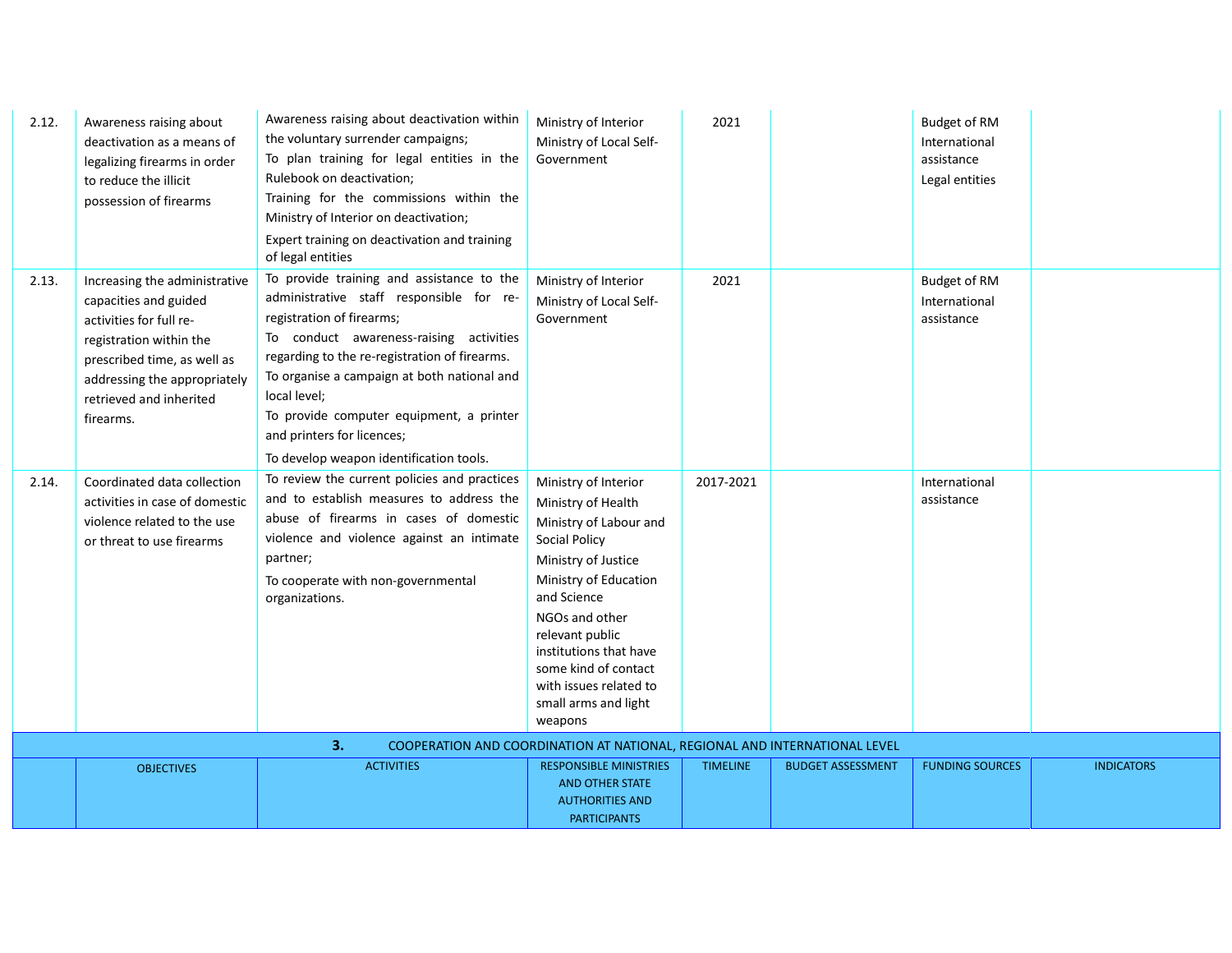| 3.1. | Cooperation with relevant<br>national, regional and<br>international organizations /<br>Strengthening bilateral,<br>regional and international<br>mechanisms | To regularly contribute to the regional<br>processes and mechanisms, to the process<br>of the National SALW Commission, RASR,<br>EMPACT, SEEFEN, SEEFEG, RACVIAC, RIEP, EU<br>P2PO, SEESAC;<br>To participate and contribute to the Days of<br>Joint Action;<br>To participate and contribute to the<br>Interpol-led operations;<br>To organize and participate in the TAIEX and<br>CEPOL training courses and in the CEPOL<br>exchange programmes;<br>To make a needs assessment for the<br>purpose of establishing joint border<br>checkpoints and patrols;<br>Cooperation with Europol, Frontex and<br>Eurojust. | Ministry of Interior<br>Ministry of Foreign<br>Affairs<br>Ministry of Justice -<br>Public Prosecutor's<br>Office<br>Ministry of Economy<br>Ministry of Defence<br>Ministry of Finance-<br><b>Customs Administration</b> | 2021                                         | International<br>assistance |  |
|------|--------------------------------------------------------------------------------------------------------------------------------------------------------------|---------------------------------------------------------------------------------------------------------------------------------------------------------------------------------------------------------------------------------------------------------------------------------------------------------------------------------------------------------------------------------------------------------------------------------------------------------------------------------------------------------------------------------------------------------------------------------------------------------------------|-------------------------------------------------------------------------------------------------------------------------------------------------------------------------------------------------------------------------|----------------------------------------------|-----------------------------|--|
| 3.2. | Reporting to national,<br>regional and international<br>organizations                                                                                        | Preparing annual reports as required by the<br>international organizations, such as UN,<br>OSCE, EU, SEESAC.                                                                                                                                                                                                                                                                                                                                                                                                                                                                                                        | Ministry of Interior<br>Ministry of Foreign<br>Affairs<br>Ministry of Economy<br>Ministry of Defence<br>Ministry of Justice                                                                                             | 2017-2021<br>continued<br>or upon<br>request | Budget of RM                |  |
| 3.3. | Implementing and amending<br>bilateral and international<br>agreements                                                                                       | Implementing the obligations provisioned in<br>those agreements and their monitoring                                                                                                                                                                                                                                                                                                                                                                                                                                                                                                                                | Ministry of Interior<br>Ministry of Foreign<br><b>Affairs</b><br>Ministry of Justice<br>Ministry of Finance-<br><b>Customs Administration</b>                                                                           | 2017-2021                                    | Budget of RM                |  |
|      |                                                                                                                                                              | 4.                                                                                                                                                                                                                                                                                                                                                                                                                                                                                                                                                                                                                  | STRENGTHENING THE CAPACITIES FOR FIGHTING ARMS TRAFFICKING                                                                                                                                                              |                                              |                             |  |
|      |                                                                                                                                                              |                                                                                                                                                                                                                                                                                                                                                                                                                                                                                                                                                                                                                     |                                                                                                                                                                                                                         |                                              |                             |  |

| <b>OBJECTIVES</b> | <b>ACTIVITIES</b> | <b>RESPONSIBLE MINISTRIES</b> | <b>TIMELINE</b> | <b>BUDGET ASSESSMENT</b> | <b>FUNDING SOURCES</b> | <b>INDICATORS</b> |
|-------------------|-------------------|-------------------------------|-----------------|--------------------------|------------------------|-------------------|
|                   |                   | <b>AND OTHER STATE</b>        |                 |                          |                        |                   |
|                   |                   | <b>AUTHORITIES AND</b>        |                 |                          |                        |                   |
|                   |                   | <b>PARTICIPANTS</b>           |                 |                          |                        |                   |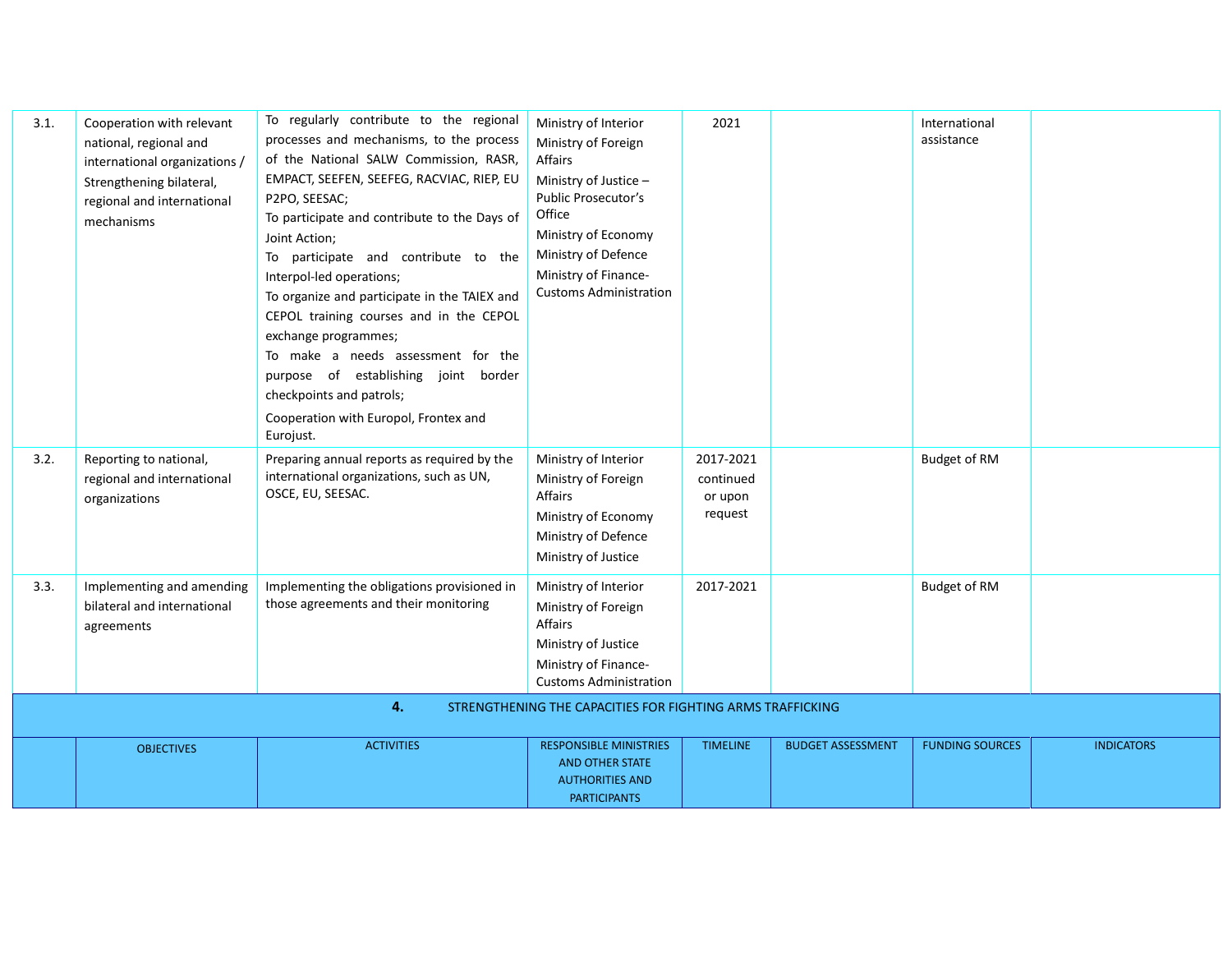| 4.1. | Participation in relevant<br>regional and international<br>trainings                                                               | Monitoring the training and sending the<br>right personnel to trainings in order to be<br>effective;<br>Participation in trainings at specialized<br>training centres for inspectors working on<br>cases of illicit trafficking in firearms and<br>ammunition (CEA, Aranjez). | Ministry of Interior<br>Ministry of Justice<br>Ministry of Defence<br>Ministry of Finance -<br><b>Customs Administration</b><br>Ministry of Economy<br>Other relevant public<br>institutions that have<br>some kind of contact<br>with issues related to<br>small arms and light<br>weapons | 2017-2021 | Funds from the<br>budget of the<br>line ministry or<br>donations from<br>foreign<br>organisations |  |
|------|------------------------------------------------------------------------------------------------------------------------------------|-------------------------------------------------------------------------------------------------------------------------------------------------------------------------------------------------------------------------------------------------------------------------------|---------------------------------------------------------------------------------------------------------------------------------------------------------------------------------------------------------------------------------------------------------------------------------------------|-----------|---------------------------------------------------------------------------------------------------|--|
| 4.2. | Participation in regional and<br>international conferences<br>and seminars on topics<br>related to small arms and<br>light weapons | Monitoring the training and sending the<br>right personnel to the trainings in order to<br>be effective.                                                                                                                                                                      | Ministry of Interior<br>Ministry of Justice<br>Ministry of Defence<br>Ministry of Finance -<br><b>Customs Administration</b><br>Ministry of Economy<br>Other relevant public<br>institutions that have<br>some kind of contact<br>with issues related to<br>small arms and light<br>weapons | 2017-2021 | Funds from the<br>budget of the<br>line ministry or<br>donations from<br>foreign<br>organisations |  |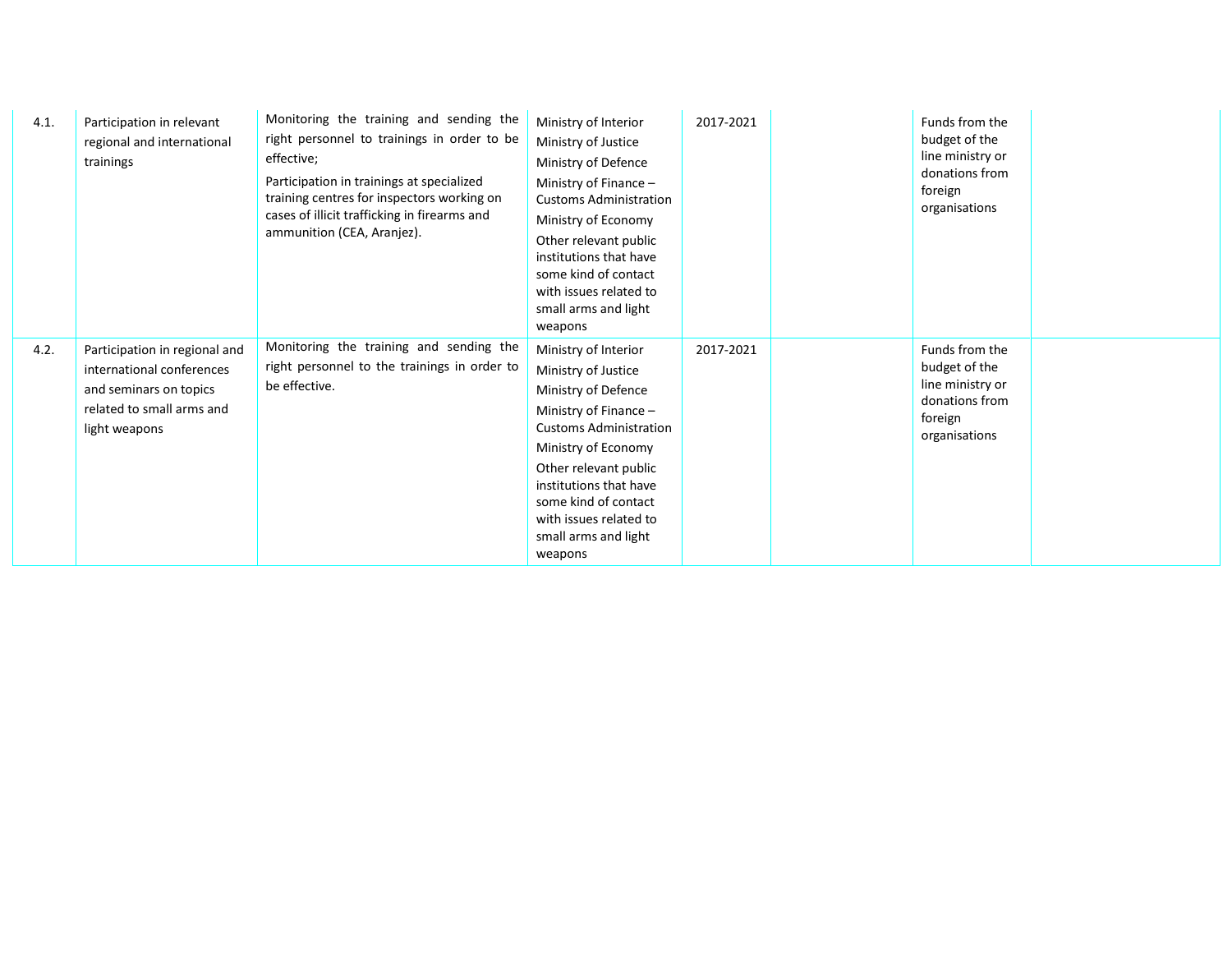| 4.3. | Professional training about<br>small arms and light<br>weapons                                                                               | Assessment of the training needs;<br>Training of trainers in order to ensure<br>sustainability;<br>Expert trainings for police officers working<br>on combating weapons related crimes in<br>general;<br>Training on securing a crime scene and<br>undertaking follow-up measures and<br>activities (for the police officers who are the<br>first to arrive at the crime scene and for the<br>forensic officers);<br>Trainings on the methodology for detecting<br>a crime of illicit trafficking in firearms,<br>ammunition and explosives;<br>Training on how to lead an investigation and<br>use of special investigative measures in<br>cases of Illicit trafficking in firearms,<br>ammunition and explosives;<br>Training on detecting crimes of illicit<br>trafficking in firearms by using the social<br>networks (dark web) | Ministry of Interior<br>Ministry of Justice<br>Ministry of Defence<br>Ministry of Finance -<br><b>Customs Administration</b><br>Ministry of Economy<br>Other relevant public<br>institutions that have<br>some kind of contact<br>with issues related to<br>small arms and light<br>weapons | 2017-2021       |                          | Funds from the<br>budget of the<br>line ministry or<br>donations from<br>foreign<br>organisations |                   |
|------|----------------------------------------------------------------------------------------------------------------------------------------------|--------------------------------------------------------------------------------------------------------------------------------------------------------------------------------------------------------------------------------------------------------------------------------------------------------------------------------------------------------------------------------------------------------------------------------------------------------------------------------------------------------------------------------------------------------------------------------------------------------------------------------------------------------------------------------------------------------------------------------------------------------------------------------------------------------------------------------------|---------------------------------------------------------------------------------------------------------------------------------------------------------------------------------------------------------------------------------------------------------------------------------------------|-----------------|--------------------------|---------------------------------------------------------------------------------------------------|-------------------|
| 4.4. | Analysis of the needs for<br>procurement of adequate<br>technical equipment for<br>efficient fight against illicit<br>arms trafficking<br>5. | Assessing the technology related needs,<br>what kind of needs, when, where and why.<br>Appropriate equipment for combating<br>organized crime.<br>WORKING ON REDUCING THE OFFER, DEMAND AND MISUSE OF FIREARMS BY AWARENESS RAISING, EDUCATION, INFORMING AND LOBBYING                                                                                                                                                                                                                                                                                                                                                                                                                                                                                                                                                               | Ministry of Interior<br>Ministry of Finance -<br><b>Customs Administration</b><br>Ministry of Economy<br>Other relevant public<br>institutions that have<br>some kind of contact<br>with issues related to<br>small arms and light<br>weapons                                               | 2021            |                          | <b>Budget of RM</b><br>International<br>assistance/TAIEX<br>or EMPACT                             |                   |
|      |                                                                                                                                              |                                                                                                                                                                                                                                                                                                                                                                                                                                                                                                                                                                                                                                                                                                                                                                                                                                      |                                                                                                                                                                                                                                                                                             |                 |                          |                                                                                                   |                   |
|      | <b>OBJECTIVES</b>                                                                                                                            | <b>ACTIVITIES</b>                                                                                                                                                                                                                                                                                                                                                                                                                                                                                                                                                                                                                                                                                                                                                                                                                    | <b>RESPONSIBLE MINISTRIES</b><br><b>AND OTHER STATE</b><br><b>AUTHORITIES AND</b><br><b>PARTICIPANTS</b>                                                                                                                                                                                    | <b>TIMELINE</b> | <b>BUDGET ASSESSMENT</b> | <b>FUNDING SOURCES</b>                                                                            | <b>INDICATORS</b> |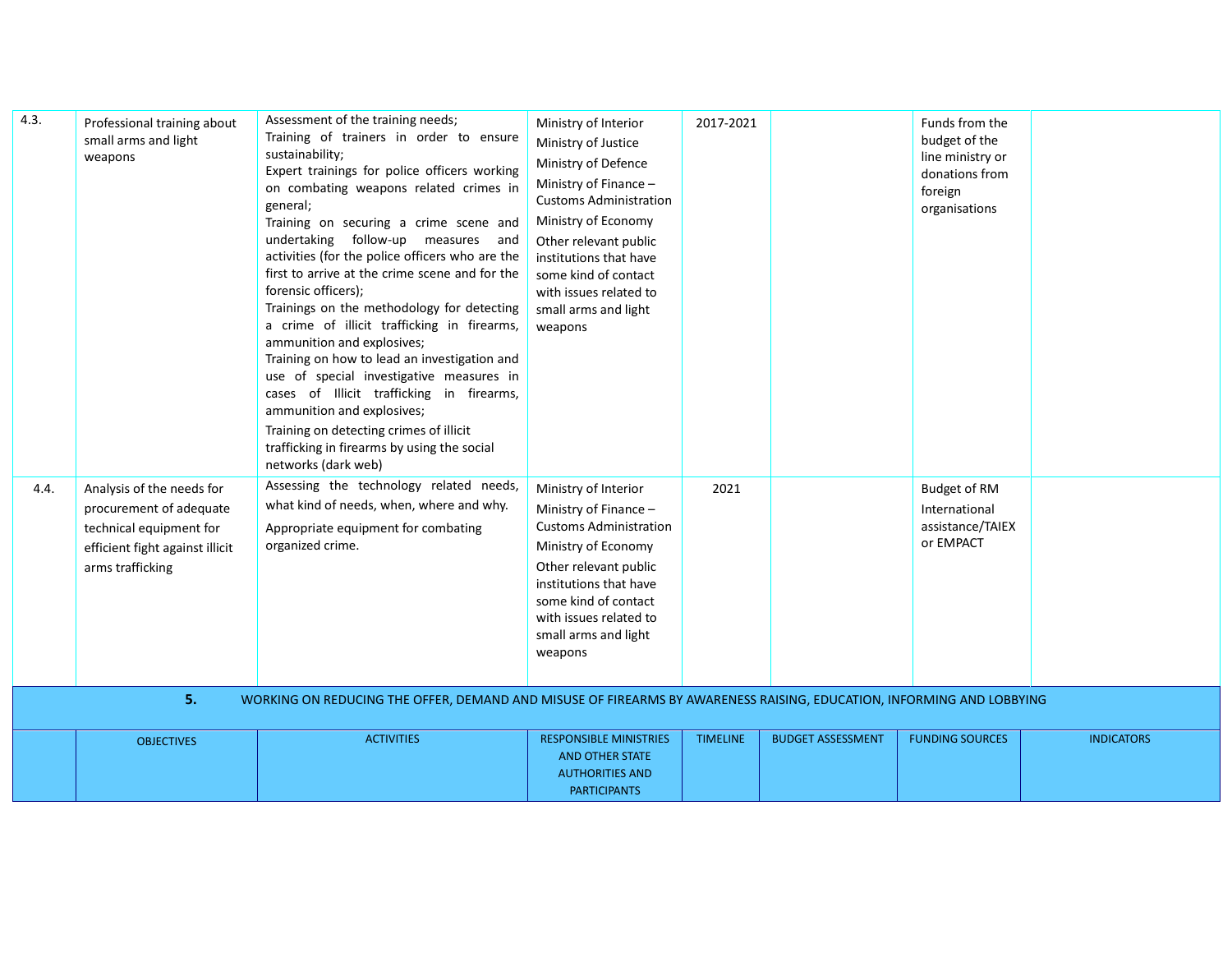| 5.1. | Raising the awareness of the<br>citizens about the dangers of<br>using small arms and light<br>weapons in order to reduce<br>the presence of firearms in<br>the community and to<br>contribute towards changing<br>the "gun culture"                        | To conduct an analysis of the awareness of<br>the relevant targeted groups using the<br>Report from the analysis of crimes<br>committed with weapons;<br>To prepare and conduct awareness-raising<br>campaigns focused on particular groups and<br>/ or aimed at particular kinds of behaviour<br>(young men, hunters, celebratory gunfire,<br>domestic and gender-based violence,<br>private security, training centres, etc.);<br>To conduct training on gender-sensitive<br>communication;<br>To introduce anti-violence activities in<br>schools in order to reduce the violence<br>among young people; | Ministry of Interior<br>Youth and Sport Agency<br>Ministry of Education<br>and Science<br>Ministry of Local Self-<br>Government<br>Ministry of Labour and<br><b>Social Policy</b> | if needed | <b>Budget of RM</b><br>International<br>assistance |  |
|------|-------------------------------------------------------------------------------------------------------------------------------------------------------------------------------------------------------------------------------------------------------------|-------------------------------------------------------------------------------------------------------------------------------------------------------------------------------------------------------------------------------------------------------------------------------------------------------------------------------------------------------------------------------------------------------------------------------------------------------------------------------------------------------------------------------------------------------------------------------------------------------------|-----------------------------------------------------------------------------------------------------------------------------------------------------------------------------------|-----------|----------------------------------------------------|--|
| 5.2. | Awareness raising among<br>licensed natural and legal<br>persons about the danger of<br>misuse and illegal<br>proliferation of firearms /<br>Awareness raising about the<br>risk of diversion by<br>manufacturers of firearms,<br>ammunition and explosives | To develop and implement an internal<br>programme for the manufacturers on<br>regulations compliance.                                                                                                                                                                                                                                                                                                                                                                                                                                                                                                       | Ministry of Interior<br>Ministry of Finance -<br><b>Customs Administration</b><br>Ministry of Defence<br>Ministry of Foreign<br>Affairs<br>Ministry of Economy                    | 2021      | International<br>assistance                        |  |
| 5.3. | Developing sustainable<br>partnerships in order to<br>enhance lobbying and<br>information dissemination in<br>order to reach the<br>multipliers of messages                                                                                                 | To organize periodic workshops with the civil<br>society and media representatives on raising<br>the level of awareness and knowledge about<br>firearms misuse and illegal possession;<br>To organise targeted workshops for<br>journalists;<br>To establish formal channels for<br>communication between the contact points<br>at the institutions and the media.                                                                                                                                                                                                                                          | Ministry of Interior                                                                                                                                                              | 2021      |                                                    |  |